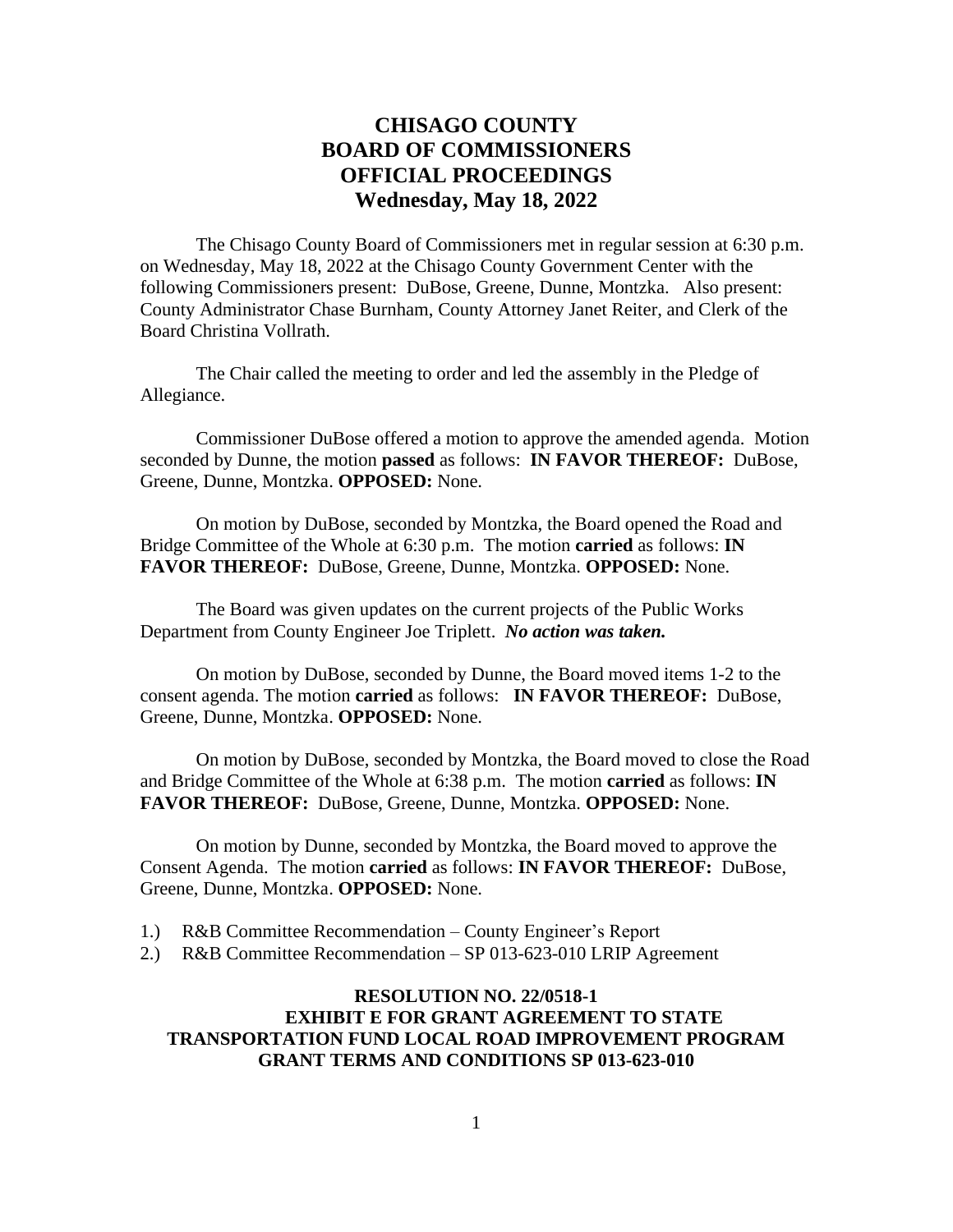**WHEREAS**, Chisago County has applied to the Commissioner of Transportation for a grant from the Minnesota State Transportation Fund for Local Road Improvement; and

**WHEREAS**, the Commissioner of Transportation has given notice that funding for this project is available; and

**WHEREAS**, the amount of the grant has been determined to be \$500,000 by reason of the lowest responsible bid;

**NOW THEREFORE, BE IT RESOLVED** that Chisago County does hereby agree to the terms and conditions of the grant consistent with Minnesota Statutes, section 174.52 and will pay any additional amount by which the cost exceeds the estimate and will return to the Minnesota State Transportation Fund any amount appropriated for the project but not required. The proper county officers are authorized to execute a grant agreement and any amendments thereto with the Commissioner of Transportation concerning the above-referenced grant.

- 3.) Minutes from the May 4, 2022 Meeting
- 4.) Payment of County's Warrants and Miscellaneous Bills

Per Minnesota Statutes 375.1, proceedings of the County Board including a list of itemized accounts, claims or demands must be published in the official newspaper. The itemized list of claims is available for public review on the County website at https://www.chisagocounty.us/1197/Claims-Paid. Claims less than \$2,000 are listed as a total dollar amount and notes the number of claims included in the total.

- 5.) Applications for Abatements (reduction) of Property Taxes
- 6.) Renewal of Liquor, Wine, Club or 3.2% Licenses
- 7.) Authorization to Transfer Funds and to Approve Annual Carryover of Dedicated Funds
- 8.) 2022A Refunding Debt Budget Adjustment

**Presentation** – Annual Medical Examiner Report – Dr. A. Quinn Strobl

Environmental Services Director Kurt Schneider presented the Board with the Director's Report and action items. *No action was taken.*

On motion by Dunne, seconded by DuBose, the Board moved to accept the Environmental Services Director's Report. The motion **carried** as follows: **IN FAVOR THEREOF:** DuBose, Greene, Dunne, Montzka. **OPPOSED:** None.

**CITIZENS FORUM TIME** – 7:00 p.m. **END TIME** – 7:00 p.m. # of SPEAKERS - 0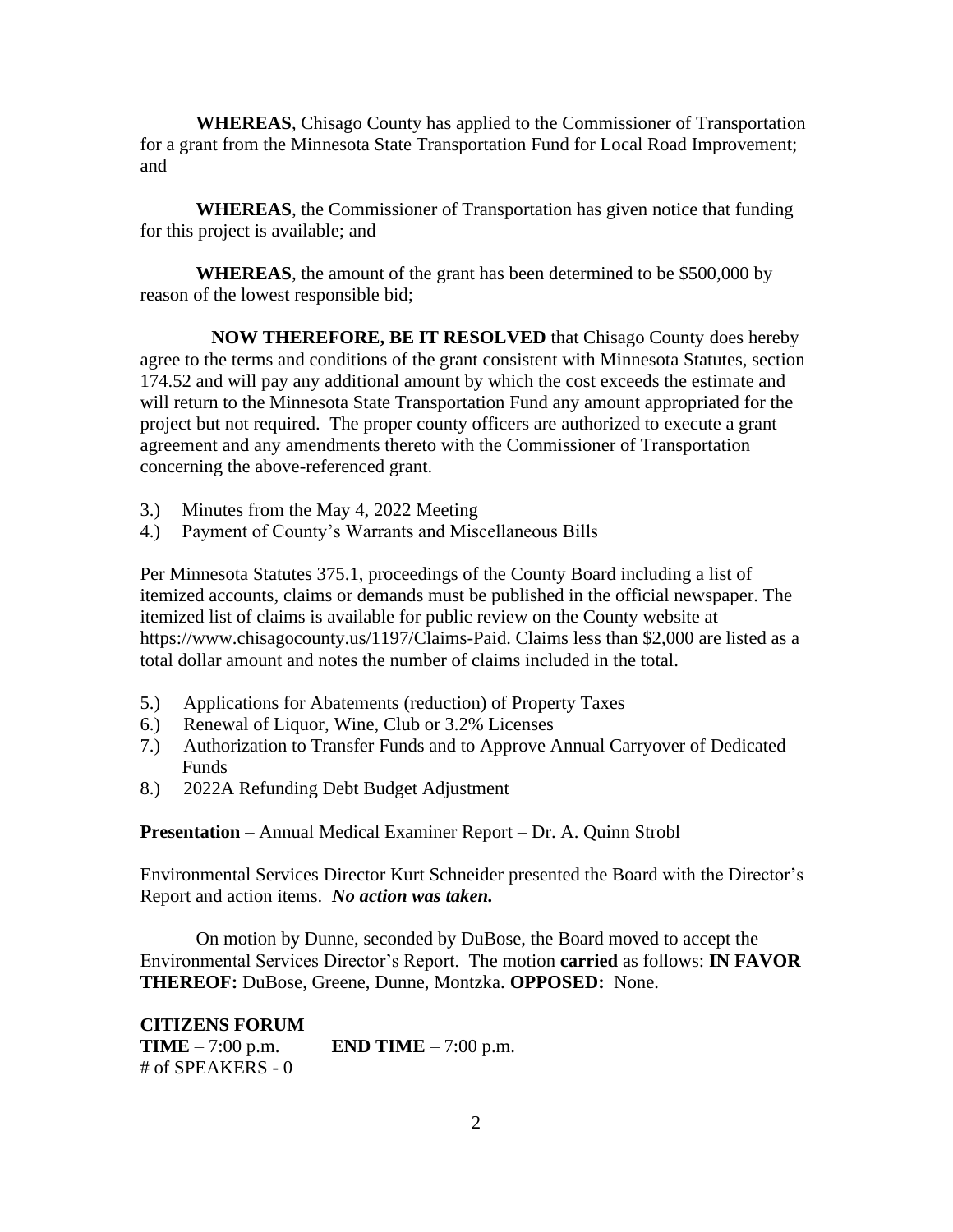On motion by DuBose, seconded by Dunne, the Board moved to approve Resolution No. 22/0518-2, a Resolution of the County Board of Commissioners of Chisago County, Minnesota, approving the Preliminary Plat of Kaminski Estates located at 53145 Bayberry Avenue, Amador Township, (PID #06.00149.00). The motion **carried** as follows: **IN FAVOR THEREOF:** DuBose, Greene, Dunne, Montzka. **OPPOSED:** None.

## **RESOLUTION NO. 22/0518-2 A RESOLUTION OF THE BOARD OF COMMISSIONERS OF CHISAGO COUNTY, MINNESOTA, APPROVING THE PRELIMINARY PLAT OF KAMINSKI ESTATES**

**WHEREAS**, Nicholas Kaminski & Alison Kaminski, property owners, and Brad Brunet, applicant, submitted an application dated received February 9, 2022 and considered complete on February 15, 2022 for the Preliminary Plat of Kaminski Estates; and

**WHEREAS**, the subject site is generally located at the northeast corner of North Lake Drive W. / CSAH 2 and Bayberry Avenue in Nessel Township and is located in the Agricultural (AG) District / Shoreland Management District; and

**WHEREAS**, the subject site is 38.8 acres in size and legally described as:

#### PID 06.00149.00

*The Southwest Quarter of the Southwest Quarter of Section 3, Township 37, Range 22, Chisago County, Minnesota.*

*EXCEPTING THEREFROM all that part of Southwest Quarter of the Southwest Quarter of Section 3, Township 37 North, Range 22, lying westerly of the centerline of existing town road (now known as Bayberry Avenue) and lying north of the south 660 feet thereof.*

**WHEREAS**, notice was provided and on April 7, 2022 the Planning Commission conducted a public hearing regarding this application, at which it heard from the Land Services Coordinator, the applicant and/or property owner, and invited members of the public to comment; and

**WHEREAS**, the Planning Commission determined that the application did not include sufficient information to complete a thorough review of the proposed Preliminary Plat and tabled the request in order to allow the applicant time to submit additional supporting documentation, specifically compliance with the County's Home Site Area standard and septic system requirements; and

**WHEREAS**, the Planning Commission continued its review of the application on May 5, 2022 and recommended approval of the Preliminary Plat of Kaminski Estates with conditions, per Resolution No. PC2022-0503; and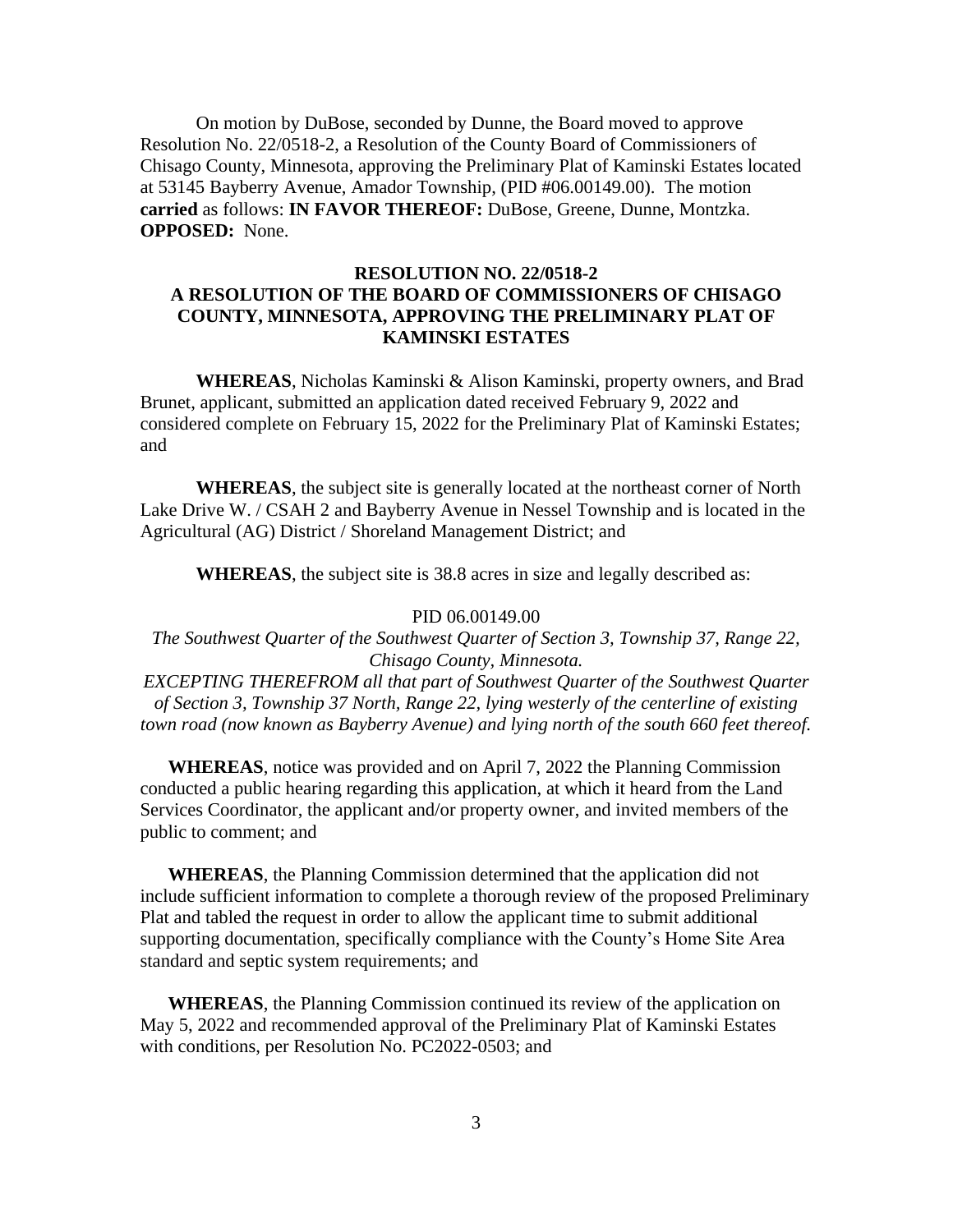**WHEREAS**, the Board of Commissioners considered the request and the Planning Commission's recommendation at its May 18, 2022 meeting and determined the Preliminary Plat of Kaminski Estates to be consistent with the intent of the County's Zoning and Subdivision Ordinances.

**NOW THEREFORE, BE IT RESOLVED** that the Board of Commissioners of Chisago County, Minnesota hereby approves the Preliminary Plat of Kaminski Estates, subject to the following conditions:

- 1. The Preliminary Plat of Kaminski Estates is approved per plat drawing dated signed April 27, 2022. Any deviation from the approved plat drawing shall require further review by the Planning Commission and approval by the County Board.
- 2. Prior to request for Final Plat and when ground and weather conditions allow, the County shall verify the soils report and soil borings for suitability of septic systems and the wetland delineation.
- 3. The applicant shall obtain all necessary and applicable permits from Federal, State, and County jurisdictions for any wetland impacts prior to commencement of development.
- 4. The applicant shall submit request for Final Plat within one year following approval of the Preliminary Plat unless an extension of time if requested by the applicant and granted by the County Board upon recommendation of the Planning Commission.

On motion by DuBose, seconded by Dunne, the Board moved to approve Resolution No. 22/0518-3, a Resolution of the County Board of Commissioners of Chisago County, Minnesota, approving a Conditional Use Permit allowing a Major Home Occupation at 30761 Mattson Lane in Chisago Lake Township (PID #02.00853.10). The motion **carried** as follows: **IN FAVOR THEREOF:** DuBose, Greene, Dunne, Montzka. **OPPOSED:** None.

## **RESOLUTION NO. 22/0518-3 A RESOLUTION OF THE BOARD OF COMMISSIONERS OF CHISAGO COUNTY, MINNESOTA, APPROVING A CONDITIONAL USE PERMIT ALLOWING A MAJOR HOME OCCUPATION ON PROPERTY LOCATED AT 30761 MATTSON LANE IN CHISAGO LAKE TOWNSHIP**

**WHEREAS**, Justin Lupkes & Katie Lupkes, property owners and applicants, submitted an application dated received March 24, 2022 and considered complete on April 4, 2022 for a Conditional Use Permit allowing a Major Home Occupation on property located at 30761 Mattson Lane in Chisago Lake Township; and

**WHEREAS**, the subject site is located in the Rural Residential II (RRII) District; and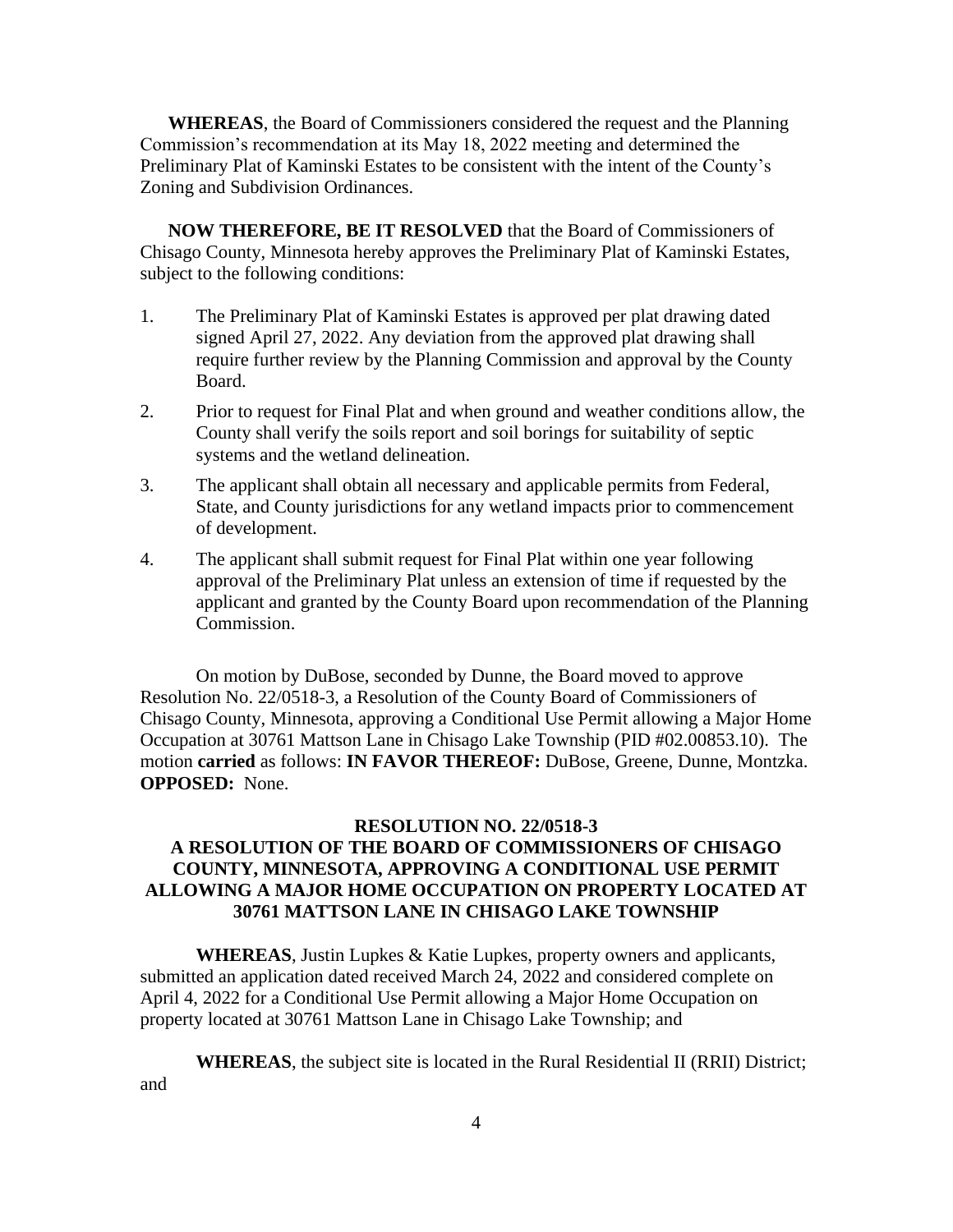**WHEREAS**, the subject site is 2.00± acres in size and legally described as:

#### PID 02.00853.10

The land referred to herein is situated in the state of Minnesota, Chisago County described as follows:

That part of the Northwest Quarter of the Northeast Quarter (NW 1/4 of NE 1/4) of Section 31; Township 34 North, Range 20 West, described as follows: Commencing at the northeast corner of said Section 31; thence South 89 degrees 58 minutes 45 seconds West assumed bearing along the north line of said Northeast Quarter, a distance of 2603.30 feet; thence South 29 degrees 27 minutes 59 seconds West, a distance of 90.18 feet; thence Southerly, a distance of 287.53 feet along a tangent curve, concave to the East, having a radius of 310.55 feet and a central angle of 53 degrees 02 minutes 57 seconds; thence Southerly, a distance of 79.38 feet along a tangent curve, concave to the West, having a radius of 431.52 feet and a central angle of 10 degrees 32 minutes 22 seconds, to a point hereinafter known as "Point A"; thence continuing Southerly along the last above described curve, a distance of 291.99 feet (central angle of 38 degrees 46 minutes 13 seconds); thence South 25 degrees 43 minutes 36 seconds West, a distance of 91.92 feet; thence South 64 degrees 16 minutes 24 seconds East, a distance of 100.00 feet; thence South 48 degrees 41 minutes 02 seconds East, a distance of 273.47 feet to the point of beginning of the parcel to be described; thence continuing South 48 degrees 41 minutes 02 seconds East, a distance of 192.00 feet; thence North 13 degrees 22 minutes 21 seconds East, a distance of 567.42 feet to the intersection with a line that bears South 71 degrees 35 minutes 32 seconds East from said "Point A"; thence North 71 degrees 35 minutes 32 seconds West, a distance of 160 feet to the intersection with a line that bears North 14 degrees 33 minutes 54 seconds East from the point of beginning;

thence South 14 degrees 33 minutes 54 seconds West, a distance of 491.59 feet to the point of beginning.

**WHEREAS**, notice was provided and on May 5, 2022 the Planning Commission conducted a public hearing regarding this application, at which it heard from the Land Services Coordinator, the applicant, and invited members of the public to comment; and

**WHEREAS**, the Planning Commission recommended approval of the CUP with conditions, per Resolution No. PC2022-0501; and

**WHEREAS**, the Board of Commissioners considered the request and the Planning Commission's recommendation at its May 18, 2022 meeting and made the following findings per Zoning Ordinance Section 8.04 C:

Factor #1 The [proposed action is consistent with the] Comprehensive Plan and development policies of the County; Finding #1 Chapter 6 of the Chisago County Comprehensive Plan identifies a goal of providing for a range of economic diversity and development opportunities to maintain and strengthen the County's economy, with a policy of continuing to allow and encourage Home Occupations in all zoning districts if performance standards are met. The County finds that the proposed Major Home Occupation is consistent with the Comprehensive Plan and meets all performance standards provided in Zoning Ordinance Section 4.04 C.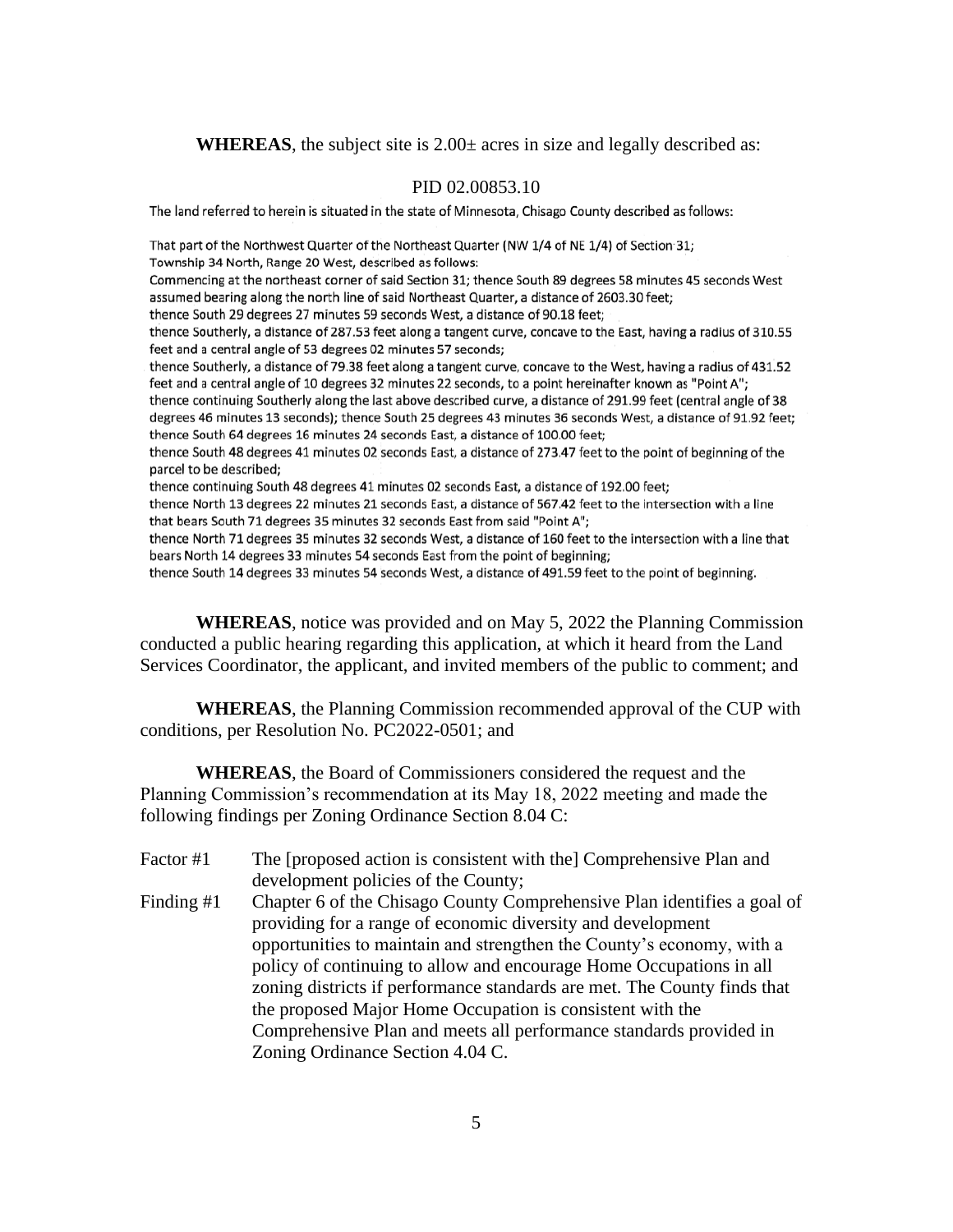- Factor #2 The proposed use will not create an excessive demand on existing parks, schools, streets and other public facilities and utilities which serve or are proposed to serve the area;
- Finding #2 Being that the proposed Major Home Occupation will not increase population and will not generate excessive traffic, the County finds that the use will not create any demand on existing parks, schools, streets or other public facilities.
- Factor #3 The proposed use will be sufficiently compatible or separated by distance or screening from adjacent development or land so that existing development does not suffer undue negative impact and there will be no significant deterrence to future development;
- Finding #3 The proposed Major Home Occupation will be partially located in the single family dwelling and partially located in an accessory structure. The applicants are not proposing any outdoor storage or display. The County finds that the proposed Major Home Occupation will be sufficiently screened from adjacent development by distance, existing vegetation (north and south of the proposed accessory structure) and by way of the use being conducted entirely indoors.
- Factor #4 The proposed use and site will have an appearance that will not have an adverse effect upon adjacent properties;
- Finding #4 The proposed Major Home Occupation will be partially located in the single family dwelling and partially located in an accessory structure. The applicants are not proposing any outdoor storage or display. There is no evidence to suggest that the appearance of the existing single family dwelling or proposed accessory structure have had or will have an adverse effect upon adjacent properties; therefore, there's no evidence to suggest that the proposed use will have an aesthetically adverse effect upon adjacent properties.
- Factor #5 The proposed use, in the opinion of the County, is reasonably related to the overall land use goals of the County and to the existing land use; Finding #5 The subject site is zoned Rural Residential II (RRII) District and is currently developed with a single family home and the property owners / applicants have applied for a building permit for the proposed accessory structure. Both single family homes and accessory structures are permitted in the RRII District. Further, Major Home Occupations are allowed within the Rural Residential II (RRII) District with approval of a Conditional Use Permit. The County finds that the proposed Major Home Occupation is clearly secondary in nature to the principal use and is compatible with the existing land use.
- Factor #6 The proposed use is consistent with the purposes of the Zoning Ordinance and the purposes of the zoning district in which the applicant intends to locate the proposed use;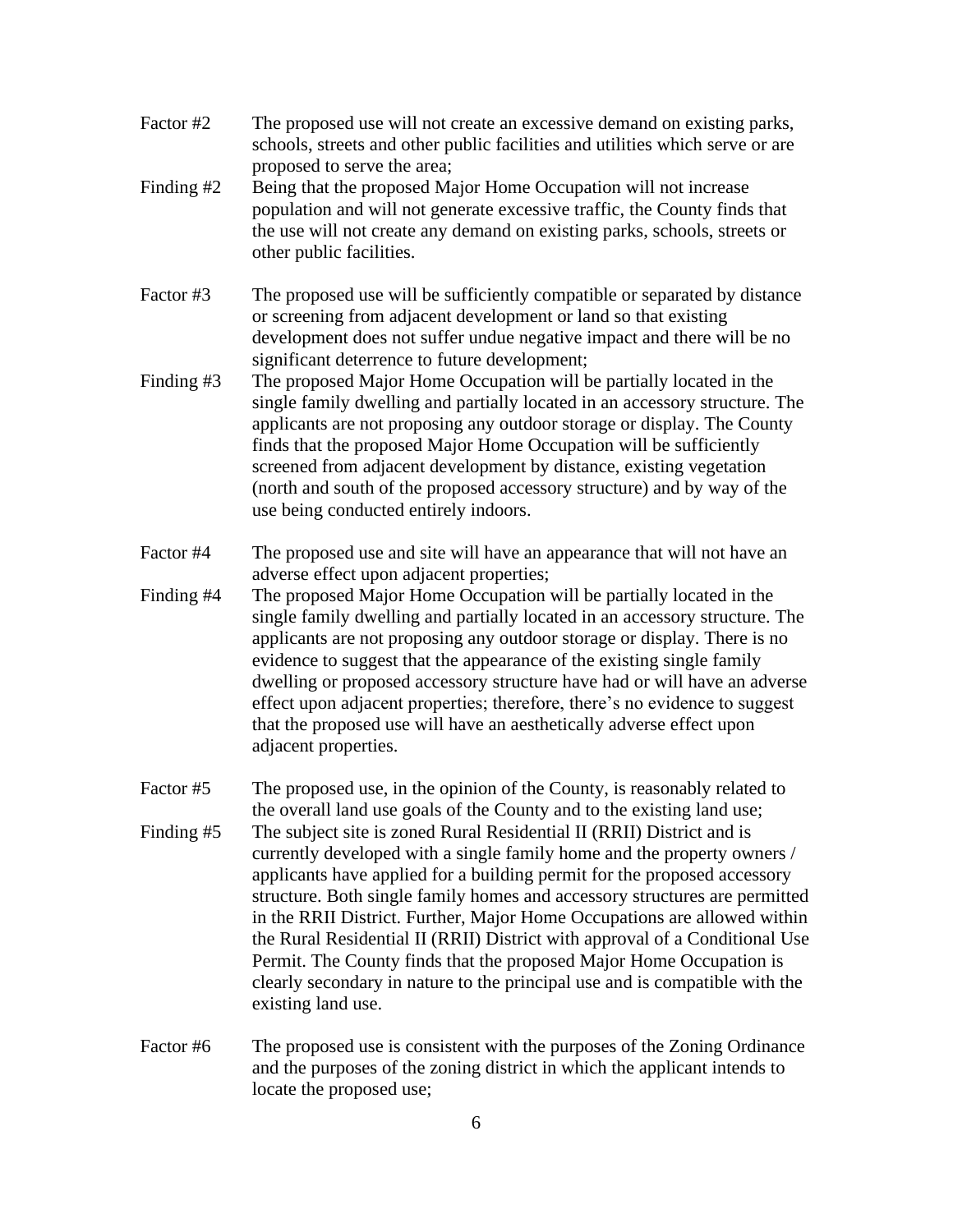- Finding #6 The Zoning Ordinance defines Major Home Occupation and establishes performance standards for approval of Major Home Occupations. The County finds that the proposed Major Home Occupation meets the intent of the defined land use and the intent of the Rural Residential II (RRII) District.
- Factor #7 The proposed use will not cause traffic hazard or congestion; and Finding #7 The County finds that the proposed Major Home Occupation will not generate a significant increase in traffic, and will, therefore, not cause a traffic hazard or congestion on Mattson Lane, Lofton Avenue / CSAH 24, or other surrounding roadways.
- Factor #8 The proposed use will not adversely impact existing nearby properties by intrusion of noise, glare or general unsightliness.
- Finding #8 The County finds that the proposed Major Home Occupation will not adversely impact nearby properties by intrusion of noise, glare or general unsightliness, based on distance, existing vegetation (north and south of the proposed accessory structure) and by way of the use being conducted entirely indoors. The proposed Major Home Occupation will not be open to the public, further limiting potential for noise.

**NOW THEREFORE, BE IT RESOLVED** that the Board of Commissioners of Chisago County, Minnesota hereby approves the request for CUP, subject to the following conditions:

- 1. The Major Home Occupation shall be operated in conformance with the proposal elements identified in the application for Conditional Use Permit, including the written narrative and site plan dated received March 24, 2022. Any significant deviation, as determined by Chisago County Department of Environmental Services staff, shall require further review by the Planning Commission and approval by the County Board of Commissioners.
- 2. Any change involving enlargement, intensification or expansion of use, or change not specifically permitted by the Conditional Use Permit shall require County Board approval of a Conditional Use Permit Amendment.
- 3. The Major Home Occupation shall be allowed to be conducted within an accessory structure and no outdoor storage or display shall be permitted.
	- 4. Hours of operation shall be 8:00 am 8:00 pm seven days a week.
	- 5. The Major Home Occupation shall be open to the public only for item pick-up or drop-off by appointment.
- 6. There shall be no more than two employees in addition to those persons residing in the dwelling.
- 7. The Major Home Occupation shall be allowed the use of one business vehicle and one trailer and both shall be stored inside the attached garage or accessory structure.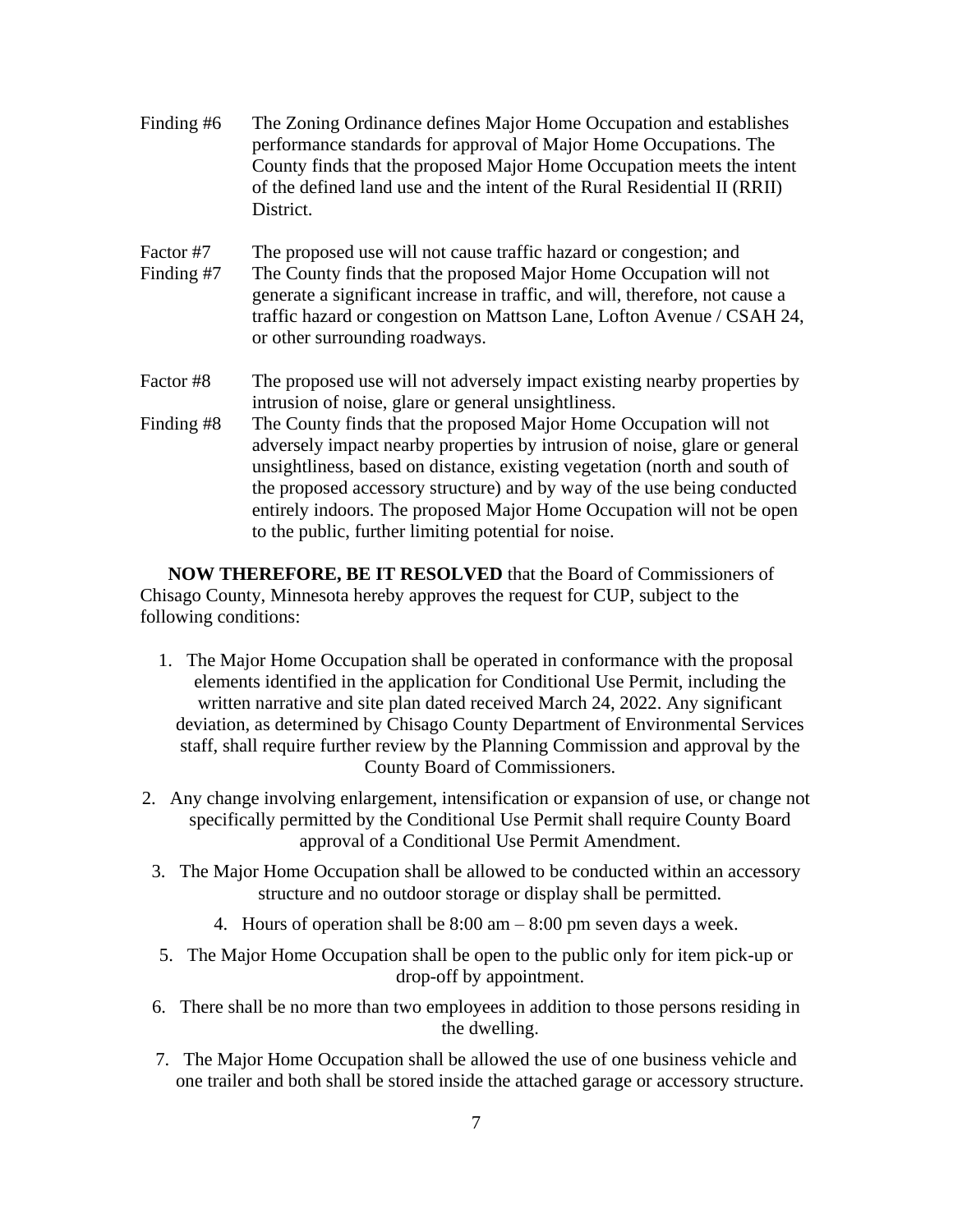- 8. Any noise and/or vibration generated from the use shall be in compliance with Minnesota Pollution Control Agency standards.
- 9. Annual certification of the Conditional Use Permit is required. The permit holder shall notify the County annually that the activity permitted by the CUP is ongoing and the activities being conducted continue to adhere to the conditions of approval. Failure to maintain certification may be a basis to revoke the Conditional Use Permit. The property shall be made open and available for regular inspection at any time during reasonable hours by the Chisago County Department of Environmental Services and/or any duly authorized law enforcement agency.
- 10. Violations of the conditions contained herein shall be cause for the revocation of the Conditional Use Permit upon action of the County Board.

On motion by DuBose, seconded by Montzka, the Board moved to approve Resolution No. 22/0518-4, a Resolution of the County Board of Commissioners of Chisago County, Minnesota, denying a Text Amendment to Zoning Ordinance Section 5.09 Rural Residential II (RRII) District Pertaining To Bed and Breakfast Establishments. The motion **carried** as follows: **IN FAVOR THEREOF:** DuBose, Greene, Dunne, Montzka. **OPPOSED:** None.

#### **RESOLUTION NO. 22/0518-5**

### **A RESOLUTION OF THE BOARD OF COMMISSIONERS OF CHISAGO COUNTY, MINNESOTA, DENYING A TEXT AMENDMENT TO ZONING ORDINANCE SECTION 5.09 RURAL RESIDENTIAL II (RRII) DISTRICT PERTAINING TO BED AND BREAKFAST ESTABLISHMENTS**

**WHEREAS**, Zoning Ordinance Section 5.09 states that the purpose of the Rural Residential II (RRII) District is to provide a transition area between agricultural areas and higher density rural residential areas; and

**WHEREAS**, Zoning Ordinance Section 5.09 Rural Residential II (RRII) District provides "*Bed and breakfast establishments, as a principal use or accessory use in structures determined by the Zoning Administrator to be of historical or architectural significance*." as an allowable Conditional Use; and

**WHEREAS**, Jennifer Arriola & Mark Arriola, applicants, submitted an application dated received April 1, 2022 and considered complete on April 4, 2022 for a Text Amendment to Zoning Ordinance Section 5.09 Rural Residential II (RRII) District, C. Conditional Uses, 10. Bed and breakfast establishments in order to eliminate the requirement that the structure be deemed to be of historical or architectural significance; and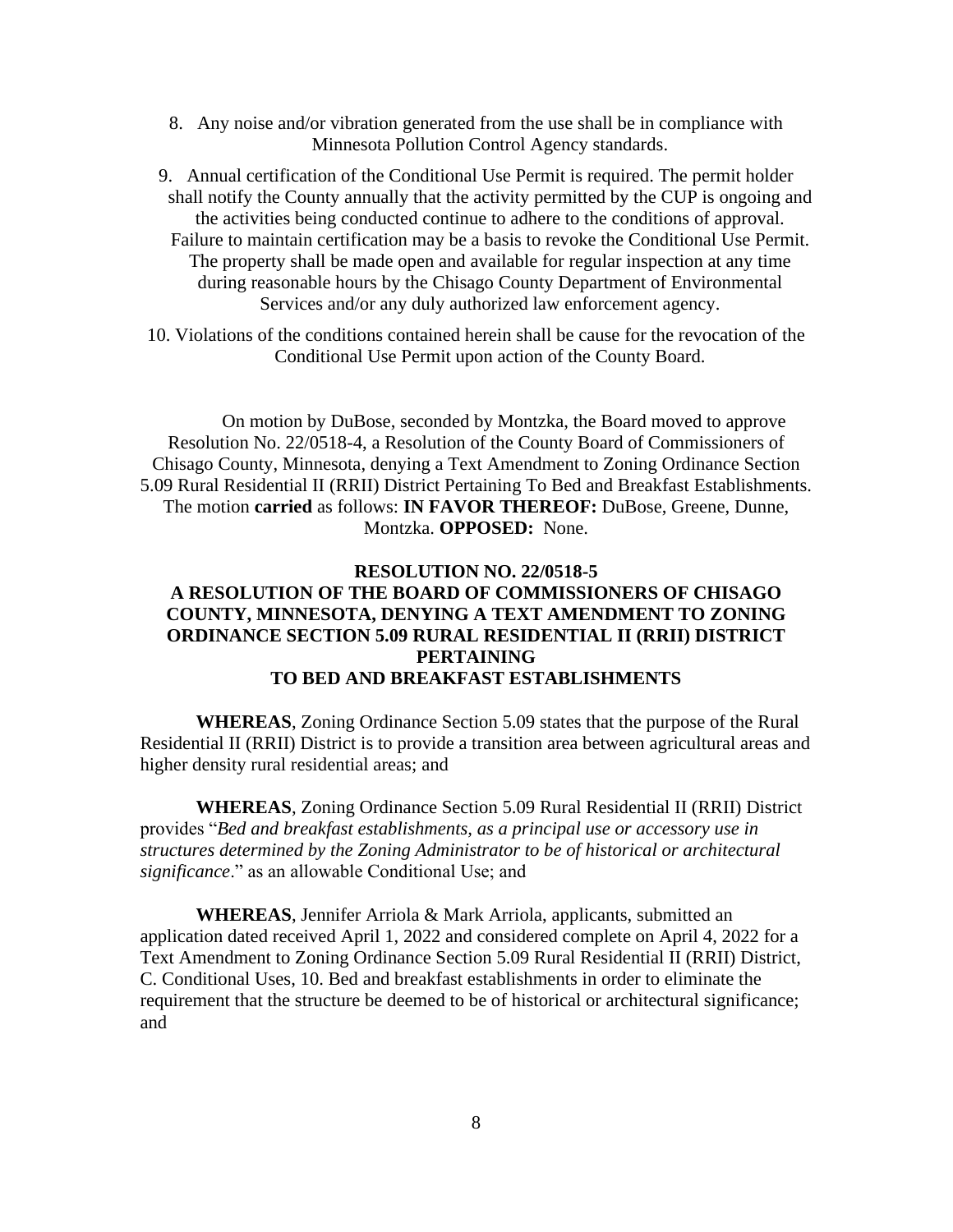**WHEREAS**, notice was provided and on May 5, 2022 the Planning Commission conducted a public hearing regarding this application, at which it heard from the Land Services Coordinator, the applicant, and invited members of the public to comment; and

**WHEREAS**, the Planning Commission recommended denial of the request, per Resolution No. PC2022-0502; and

**WHEREAS**, the Board of Commissioners considered the request and the Planning Commission's recommendation at its May 18, 2022 meeting and determined that the request was not consistent with the intent of the County's Zoning or Comprehensive Plan.

**NOW THEREFORE, BE IT RESOLVED** that the Board of Commissioners of Chisago County, Minnesota hereby denies the request for Text Amendment based on the following findings:

The proposed Text Amendment could have the following impacts in the RRII District:

- 1. Potential for increase in traffic;
- 2. Depending on the size of the property, there could be potential for parking concerns; and
- 3. Depending on the size of the property, there could be potential for noise concerns.

On motion by DuBose, seconded by Dunne, the Board moved to accept the approval of the Implementation Policy Committee and to approve the Lower St. Croix Comprehensive Watershed Management Plan, Annual Plan of Work for 2022-2023, as presented. The motion **carried** as follows: **IN FAVOR THEREOF:** DuBose, Greene, Dunne, Montzka. **OPPOSED:** None.

On motion by Montzka, seconded by Dunne, the Board moved to approve the transfer of up to \$4,375 from CIP ESD-0106 Kost Dam Park ADA Ramp Mud Jacking Repair project to the CIP ESD-00064 Sunrise Prairie Regional Trail subgrade corrections and repair project. The motion **carried** as follows: **IN FAVOR THEREOF:** DuBose, Greene, Dunne, Montzka. **OPPOSED:** None.

On motion by DuBose, seconded by Montzka, the Board moved to accept the 2021 Annual Report of Chisago County Parks and Trails Division of the Environmental Services Department. The motion **carried** as follows: **IN FAVOR THEREOF:** DuBose, Greene, Dunne, Montzka. **OPPOSED:** None.

On motion by Dunne, seconded by DuBose, the Board moved to accept the May 11 th Budget and Finance Report. The motion **carried** as follows: **IN FAVOR THEREOF:** DuBose, Greene, Dunne, Montzka. **OPPOSED:** None.

On motion by Montzka, seconded by DuBose, the Board moved to approve deferring PWKS-0168 & PWKS-0206 (1-ton pick up trucks) from the 2022 CIP to the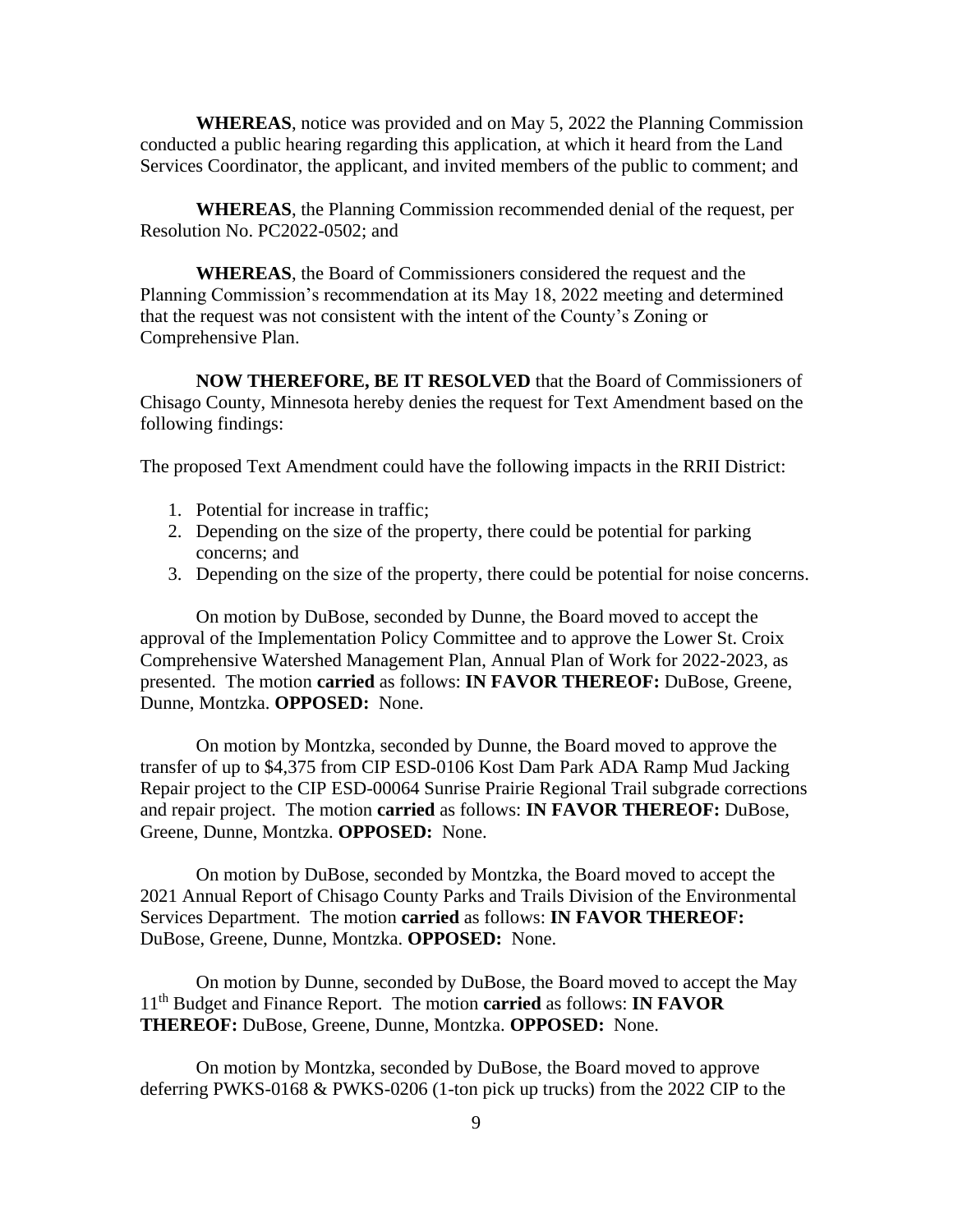2023 CIP, however County Engineer Joe Triplett should order the trucks now so possession of the trucks can be taken in 2023 and additionally use 2022 CIP funds allocated for the Harris Wash Bay (\$275k) to be used to purchase the Brine Equipment, with the additional \$10k needed for the inflationary costs of the Brine Equipment to come from 2022 unallocated CIP funds and the increased cost to the sign truck, \$6,700 from unallocated 2022 CIP funds. The motion **carried** as follows: **IN FAVOR THEREOF:** DuBose, Greene, Dunne, Montzka. **OPPOSED:** None.

On motion by DuBose, seconded by Montzka, the Board moved to approve the attached 2023 DRAFT Budget and Levy Department schedule. The motion **carried** as follows: **IN FAVOR THEREOF:** DuBose, Greene, Dunne, Montzka. **OPPOSED:**  None.

On motion by DuBose, seconded by Dunne, the Board moved to approve hiring a .6 Parks Office Support and a .4 Admin/HR Office position. The motion **carried** as follows: **IN FAVOR THEREOF:** DuBose, Greene, Dunne, Montzka. **OPPOSED:**  None.

On motion by DuBose, seconded by Montzka, the Board moved to approve the County Administrator to have authority to approve \$1,000 purchases using ARPA funds without Board approval due to timing restraints. The motion **carried** as follows: **IN FAVOR THEREOF:** DuBose, Greene, Dunne, Montzka. **OPPOSED:** None.

On motion by DuBose, seconded by Dunne, the Board moved to approve allocating \$2,132 in ARPA funds for a canoe, electric motor, lithium battery for use in testing county waters that are not accessible with a boat launch. The motion **carried** as follows: **IN FAVOR THEREOF:** DuBose, Greene, Dunne, Montzka. **OPPOSED:**  None.

On motion by Dunne, seconded by Montzka, the Board moved to approve allocating \$4,200 in ARPA funds for 2 laptop computers and software for the two UMN Extension staff members and their programming. The motion **carried** as follows: **IN FAVOR THEREOF:** DuBose, Greene, Dunne, Montzka. **OPPOSED:** None.

On motion by DuBose, seconded by Montzka, the Board moved to approve allocating \$60,000 in APRA funds to update the County's COOP and Emergency Operations Plans. The motion **carried** as follows: **IN FAVOR THEREOF:** DuBose, Greene, Dunne, Montzka. **OPPOSED:** None.

On motion by Montzka, seconded by DuBose, the Board moved to set up a county-wide broadband meeting with Hometown Fiber to discuss the county's \$3 million commitment to the county's broadband infrastructure. The committee decided to host a meeting on Tuesday, May  $24<sup>th</sup>$  at 5:00 p.m. at the Chisago County Government Center. The motion **carried** as follows: **IN FAVOR THEREOF:** DuBose, Greene, Dunne, Montzka. **OPPOSED:** None.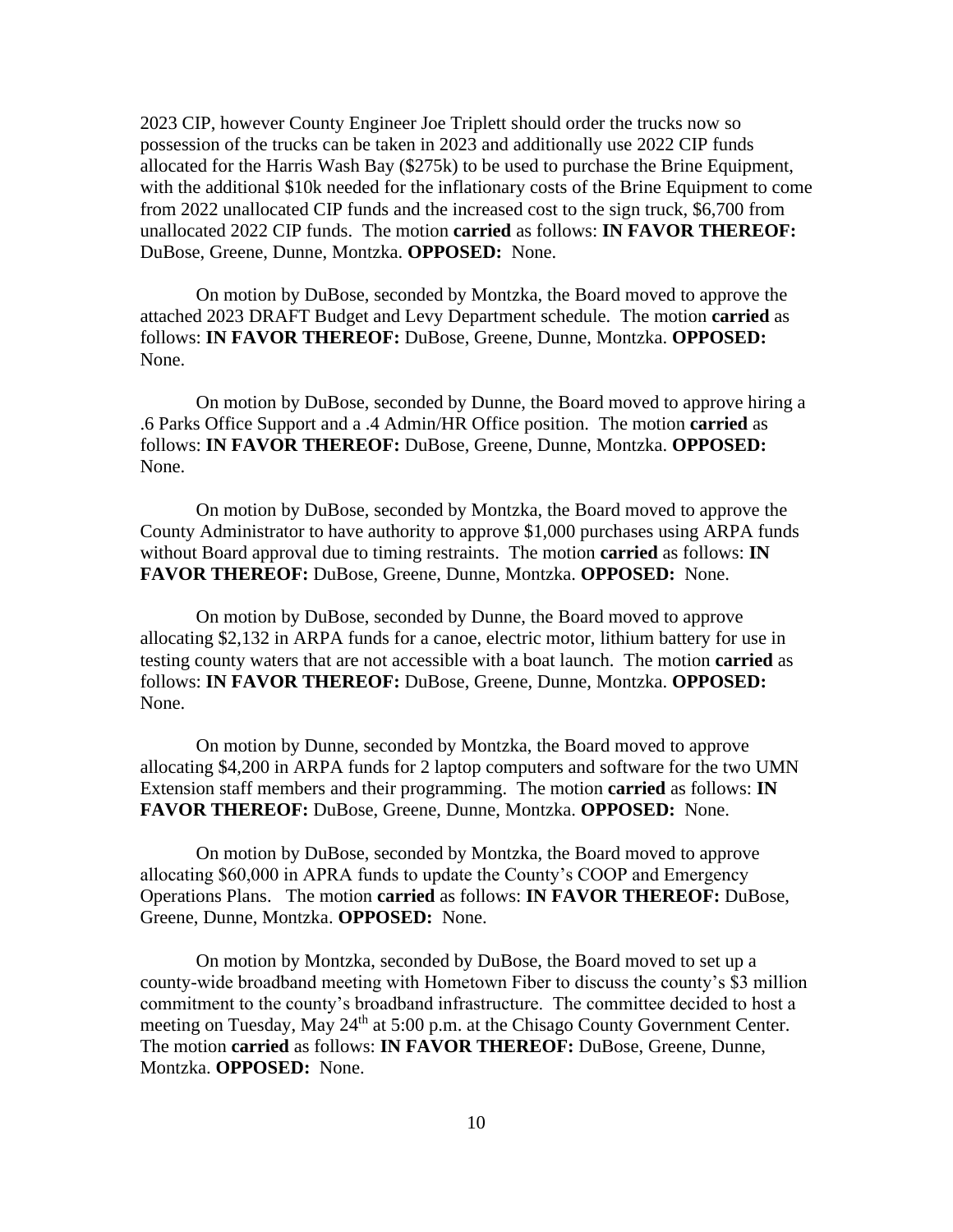On motion by Montzka, seconded by Dunne, the Board moved to approve the 2022 State of Minnesota Federal Boating Safety Supplemental Patrol Grant. The motion **carried** as follows: **IN FAVOR THEREOF:** DuBose, Greene, Dunne, Montzka. **OPPOSED:** None.

On motion by Montzka, seconded by Dunne, the Board moved to approve the contract between Chisago County and Wendy Cook and David Cook for Emergency Foster Care. The motion **carried** as follows: **IN FAVOR THEREOF:** DuBose, Greene, Dunne, Montzka. **OPPOSED:** None.

On motion by Montzka, seconded by Dunne, the Board moved to approve the Professional/Technical Services Contract between Mackenzie Halfen and Chisago County. The motion **carried** as follows: **IN FAVOR THEREOF:** DuBose, Greene, Dunne, Montzka. **OPPOSED:** None.

On motion by Montzka, seconded by Dunne, the Board moved to approve the Student Affiliation Agreement with University of Northwestern-St. Paul for offering clinical experiences for qualified nursing students preparing for nursing careers. The motion **carried** as follows: **IN FAVOR THEREOF:** DuBose, Greene, Dunne, Montzka. **OPPOSED:** None.

On motion by Montzka, seconded by Dunne, the Board moved to approve the State of Minnesota Department of Human Services County Grant Contract amendment - Child and Teen Checkups Program 2021 – 2023. The motion **carried** as follows: **IN FAVOR THEREOF:** DuBose, Greene, Dunne, Montzka. **OPPOSED:** None.

On motion by Dunne, seconded by DuBose, the Board moved to approve the JPA with the State of Minnesota Department of Corrections – Prosecution Services – MCF-Rush City. The motion **carried** as follows: **IN FAVOR THEREOF:** DuBose, Greene, Dunne, Montzka. **OPPOSED:** None.

Discussion Broadband Meeting/ARPA – Tuesday, May  $24<sup>th</sup>$  at 5:00 p.m.

County Administrator Burnham provided administrative updates. *No action was taken.*

Several Commissioners offered reports of their respective committee assignments. *No action was taken.*

On motion by DuBose, seconded by Montzka, the Board adjourned the meeting at 8:23 p.m. The motion **carried** as follows: **IN FAVOR THEREOF:** DuBose, Greene, Dunne, Montzka. **OPPOSED:** None.